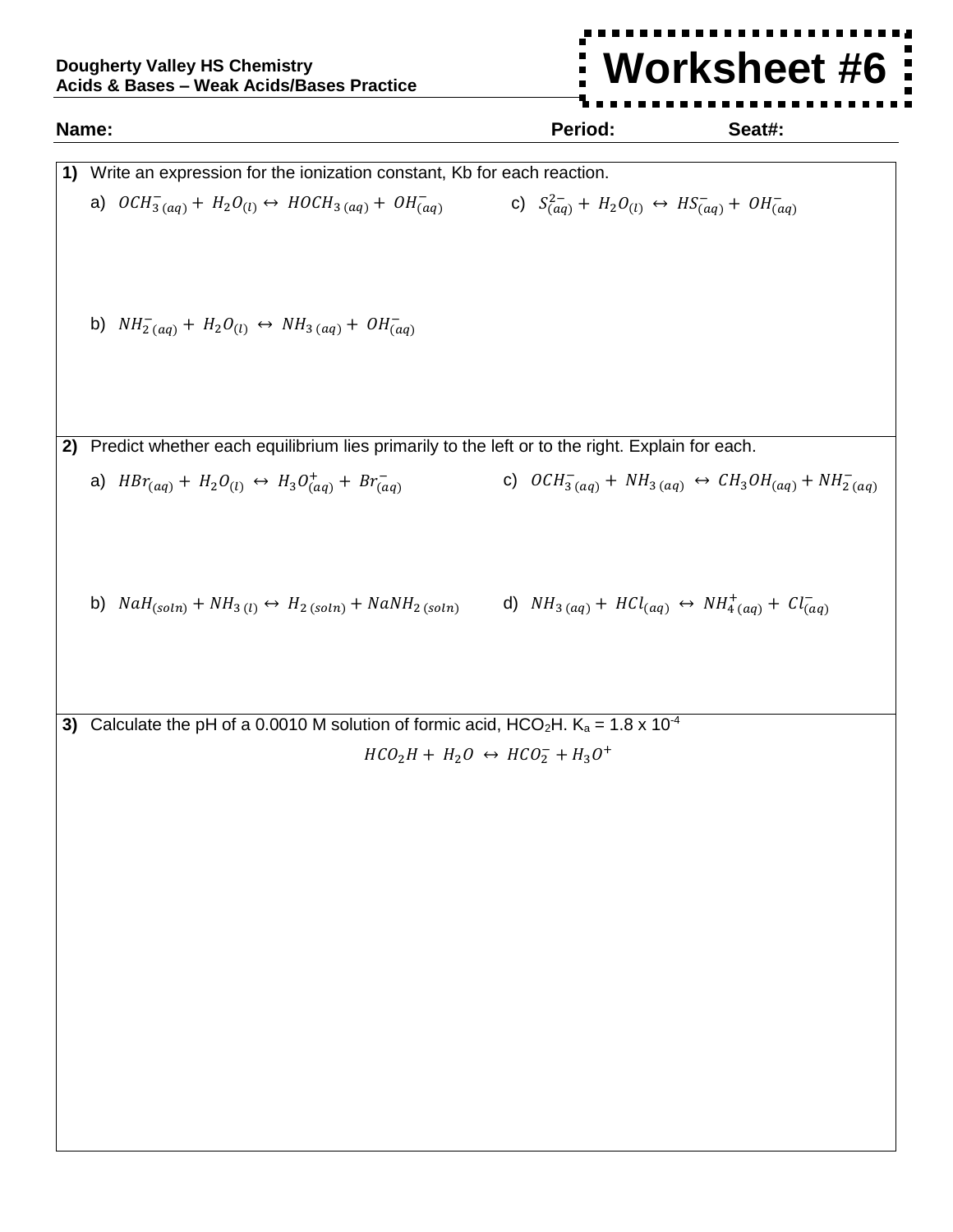- **4)** Calculate (a) the pH and (b) the percent ionization of a 0.250 M  $HC_2H_3O_2$  solution. Ka<sub>(HC2H3O2)</sub> = 1.8 x  $10^{-5}$ . (The formula for acetic acid may also be written as  $CH<sub>3</sub>COOH$ .) *HINT: Begin by filling out the equilibrium table below.*  **Balanced Equation HC2H3O<sup>2</sup> ↔ H<sup>+</sup>+ C2H3O<sup>2</sup> –** Initial Concentration (M) Change (M) Equilibrium Concentration (M)
	- **5)** Calculate the pH of a 0.600 M solution of methylamine CH<sub>3</sub>NH<sub>2</sub>.  $K_b = 4.4 \times 10^{-4}$ *HINT: Methylamine is a weak base. Then fill out the equilibrium table below.*

| Rxn | $CH_3NH_2$ + | H <sub>2</sub> O | $CH3NH3+$ + | OH- |
|-----|--------------|------------------|-------------|-----|
|     |              |                  |             |     |
| ι,  |              |                  |             |     |
| F   |              |                  |             |     |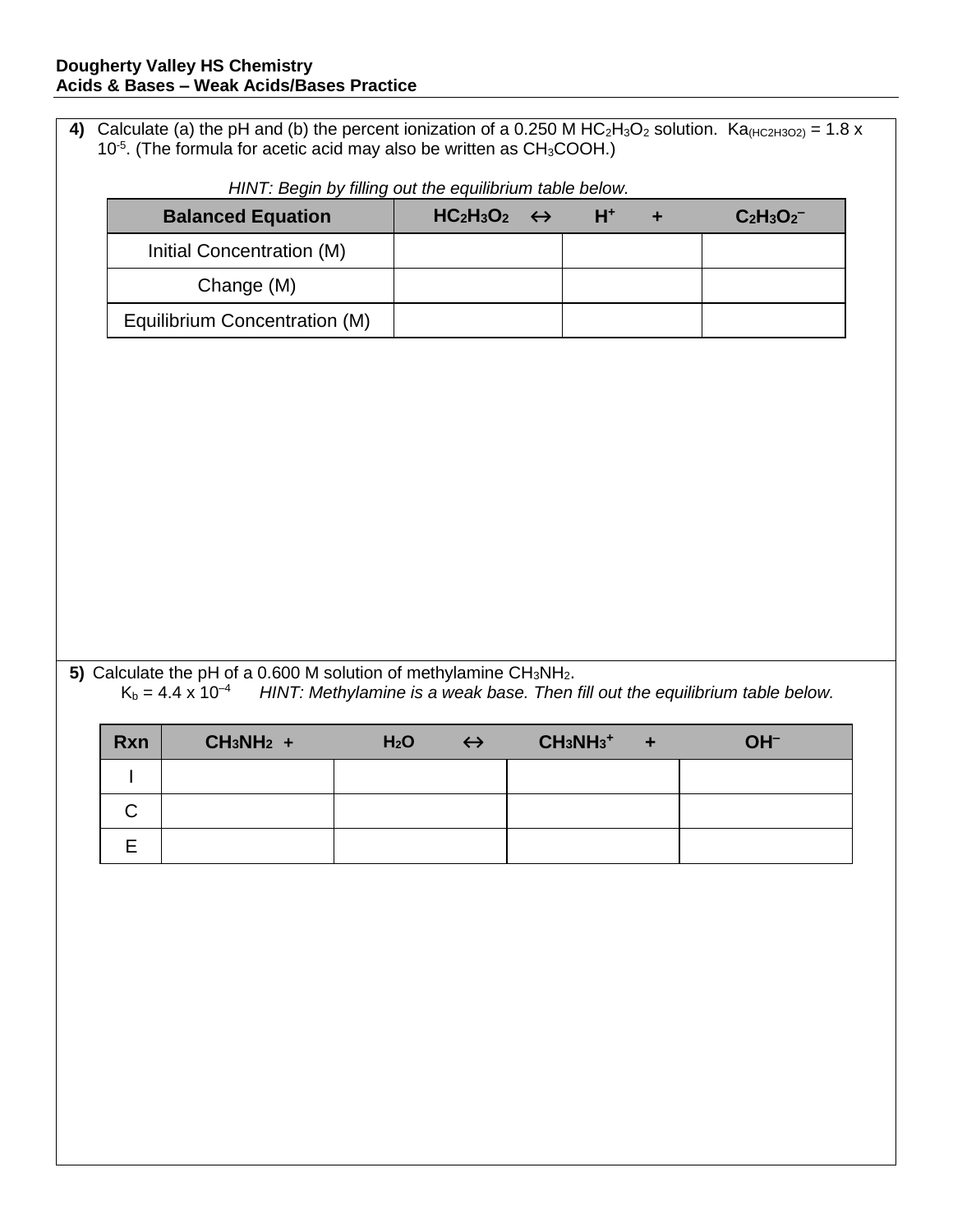|    | 6) The pH of a 0.10 M solution of a weak base is 9.67. What is the Kb of the base? *Hint* - use a generic                       |
|----|---------------------------------------------------------------------------------------------------------------------------------|
|    | base equation when you don't know what the base is! $B^+ + H_2O \leftrightarrow HB + OH^-$                                      |
|    |                                                                                                                                 |
|    |                                                                                                                                 |
|    |                                                                                                                                 |
|    |                                                                                                                                 |
|    |                                                                                                                                 |
|    |                                                                                                                                 |
|    |                                                                                                                                 |
|    |                                                                                                                                 |
|    |                                                                                                                                 |
|    |                                                                                                                                 |
|    |                                                                                                                                 |
|    |                                                                                                                                 |
|    |                                                                                                                                 |
|    |                                                                                                                                 |
|    |                                                                                                                                 |
|    |                                                                                                                                 |
|    |                                                                                                                                 |
|    |                                                                                                                                 |
|    |                                                                                                                                 |
|    |                                                                                                                                 |
|    |                                                                                                                                 |
|    |                                                                                                                                 |
|    |                                                                                                                                 |
| 7) | Calculate the concentration of OH in a 0.25 M solution of NH <sub>3</sub> . Look up the Kb of NH <sub>3</sub> in your reference |
|    | sheet.                                                                                                                          |
|    |                                                                                                                                 |
|    |                                                                                                                                 |
|    |                                                                                                                                 |
|    |                                                                                                                                 |
|    |                                                                                                                                 |
|    |                                                                                                                                 |
|    |                                                                                                                                 |
|    |                                                                                                                                 |
|    |                                                                                                                                 |
|    |                                                                                                                                 |
|    |                                                                                                                                 |
|    |                                                                                                                                 |
|    |                                                                                                                                 |
|    |                                                                                                                                 |
|    |                                                                                                                                 |
|    |                                                                                                                                 |
|    |                                                                                                                                 |
|    |                                                                                                                                 |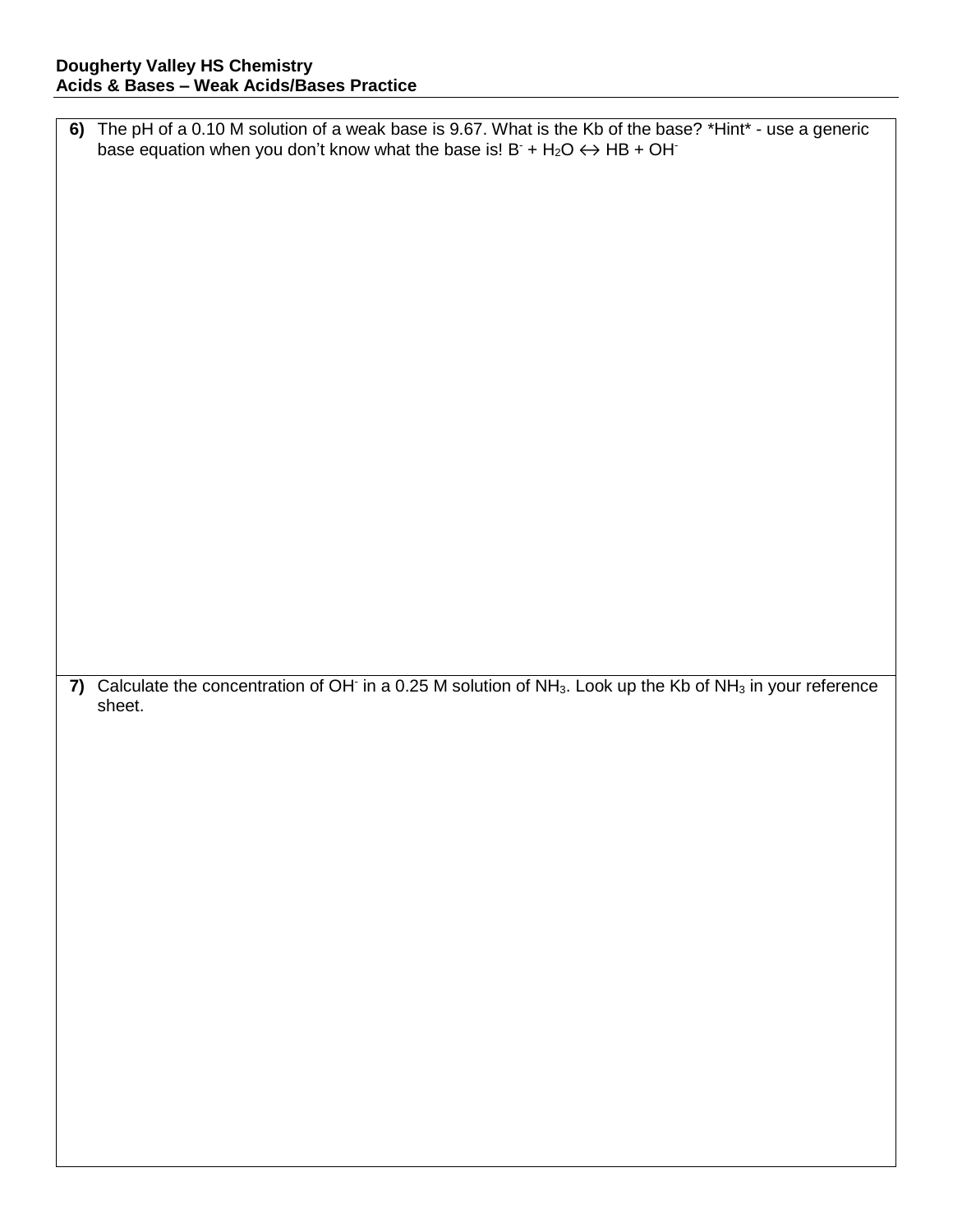**8)** Identify the conjugate acid–base pairs in each equilibrium. Color code the pairs: acid and conjugate bases should be circled/highlighted/labeled in one color, base and conjugate acids in another. a)  $HSO_{4}^{-}(aq) + H_2O_{(l)} \leftrightarrow SO_{4}^{2-}(aq) + H_3O_{(aq)}^{+}$ b)  $C_3H_7NO_{2\ (aq)} + H_3O_{(aq)}^+ \leftrightarrow C_3H_8NO_{2\ (aq)}^+ + H_2O_{(l)}$ c)  $CH_3CO_2H_{(aq)} + NH_{3\ (aq)} \leftrightarrow CH_3CO_{2\ (aq)}^- + NH_{4\ (aq)}^+$ d)  $SbF_{5(aq)} + 2HF_{(aq)} \leftrightarrow H_2F_{(aq)}^+ + SbF_{6(aq)}^$ e)  $HF_{(aq)} + H_2O_{(l)} \leftrightarrow H_3O^+_{(aq)} + F^-_{(aq)}$ f)  $CH_3CH_2NH_{2}(aq) + H_2O_{(l)} \leftrightarrow CH_3CH_2NH_{3}^+(aq) + OH_{(aq)}^$ g)  $C_3H_7NO_{2\ (aq)} + OH_{(aq)}^- \leftrightarrow C_3H_6NO_{2\ (aq)}^- + H_2O_{(l)}$